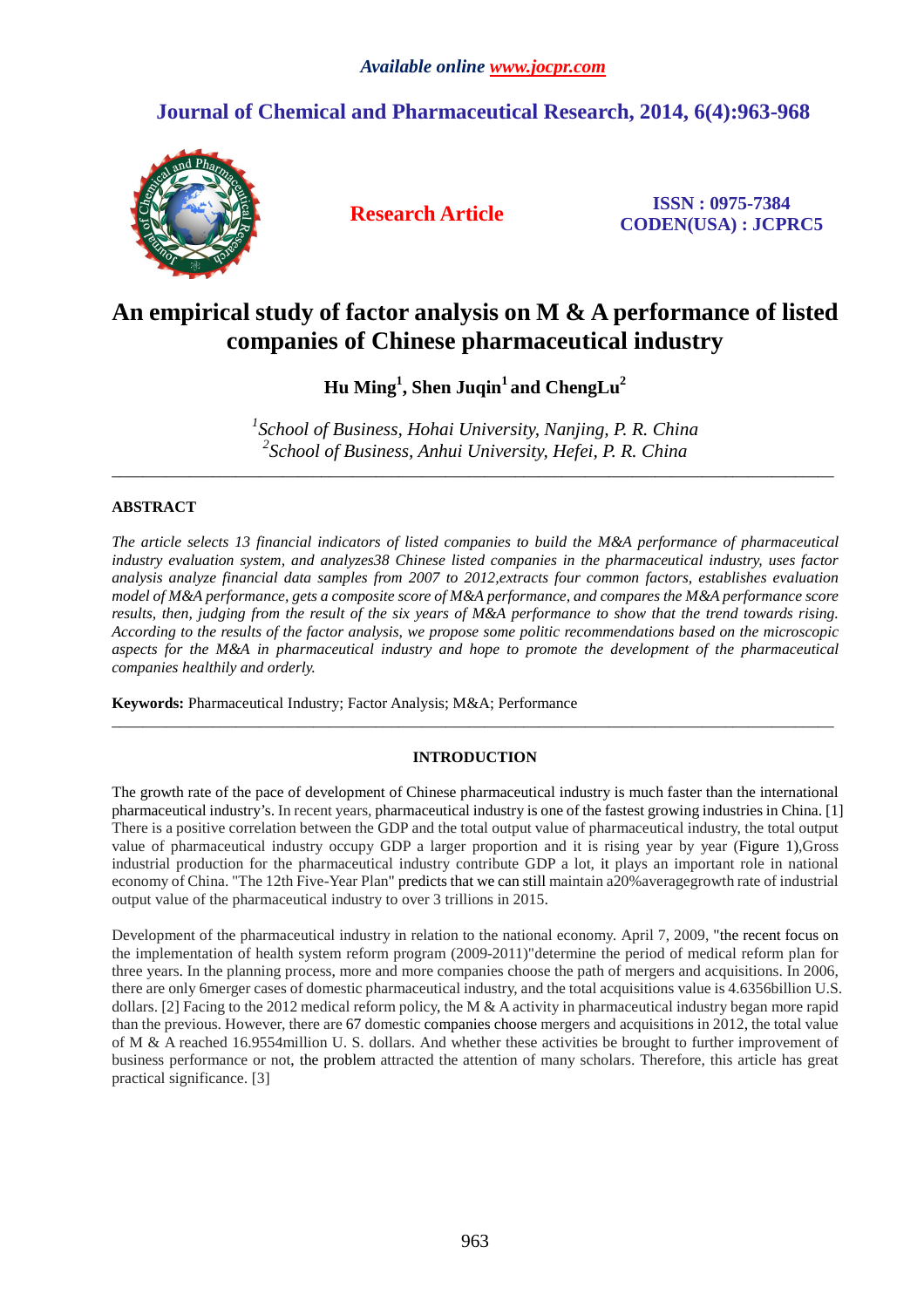

# **Figure 1 gross industrial production of pharmaceutical industry and GDP**

*\_\_\_\_\_\_\_\_\_\_\_\_\_\_\_\_\_\_\_\_\_\_\_\_\_\_\_\_\_\_\_\_\_\_\_\_\_\_\_\_\_\_\_\_\_\_\_\_\_\_\_\_\_\_\_\_\_\_\_\_\_\_\_\_\_\_\_\_\_\_\_\_\_\_\_\_\_*

# **EXPERIMENTAL SECTION**

# **1.1 Basic assumption**

(1) To obtain true and reliable financial indicators; (2)This article assumes that the effects of mergers and acquisition scan be manifested in two years and the pre-merger corporate performance is stable, so using the financial date of 2007,2008 and 2009 from the M&A companies as samples, selects the data the year before the M&A( $Y_{-1}$ ), the year of M&A(Y<sub>0</sub>), the year after M&A(Y<sub>1</sub>) and two years after the merger(Y<sub>2</sub>);(3)Excludingthe affection of macro and micro factors, such as national policy, the industrial environment, activities of investment, the impact of management changes and so on.

# **1.2 Selection and sources of sample**

In this paper, we select companies out of 91 mergers and acquisitions of listed companiesfrom2008 to 2010 which issued by Shenzhen Stock Exchange and Shanghai Stock Exchange. According to the following restrictions, we select financial data in the acquisition interval(2007-2010). Firstly, the sample of mergers and acquisitions of listed companies has not been terminated listed so far; Secondly, excluding SP, ST and the companies of anomalies or incomplete data; Thirdly, choosing the largest M&A among several mergers and acquisitions. Taking these restricted conditions into consideration, finally we choose 38listed companies as the valid samples.

In this paper, the data mainly from the GTA database, "China Securities News" and annual financial reports published by the sample listed companies.

| Aspect         | Indicato<br>r code | Indicator calculation<br>Indicator name |                                                                                        |
|----------------|--------------------|-----------------------------------------|----------------------------------------------------------------------------------------|
|                | $x_1$              | <b>Inventory Turnover</b>               | Cost of sales/average balance of inventories                                           |
| Operating      | $\mathcal{X}$      | <b>Total Assets Turnover</b>            | Net sales revenue/average total assets                                                 |
| capacity       | $x_3$              | <b>Current Assets Turnover</b>          | Sales revenue /average balance of current assets                                       |
|                | $x_4$              | Asset-liability Ratio                   | Total liabilities/total assets                                                         |
| Solvency       | $x_5$              | <b>Equity Ratio</b>                     | Total liabilities/total equity                                                         |
|                | x <sub>6</sub>     | <b>Current Ratio</b>                    | Current Assets/current Liabilities                                                     |
|                | $x_7$              | <b>OPE</b>                              | Main business profit/net sales revenue                                                 |
|                | $x_8$              | Return on Total Assets                  | Net profit /average total assets                                                       |
| Profit ability | x <sub>9</sub>     | <b>ROE</b>                              | Net profit /average net assets                                                         |
|                | $x_{10}$           | Ratio of Profits to Cost                | Total profit/total cost                                                                |
|                | $x_{11}$           | <b>Total Assets Growth Rate</b>         | Current total assets increased turnover/total assets at beginning of period            |
|                | $x_{12}$           | Earnings per share growth rate          | Earnings per share growth/earnings per share of the previous period                    |
| Growth ability | $x_{13}$           | <b>CROA</b>                             | The current main business profit growth/main business profit of the<br>previous period |

#### **Table 1 Indicator system**

### **1.3 Indication system**

This article adopt the method of accounting indicators to conduct empirical research for M &A performance, this method is not simply to evaluate the related indicators, but to use these indicators perfectly.[5-6] According to the method we can obtain a new overall scores to reflect corporate performance. It is possible to reflect the company's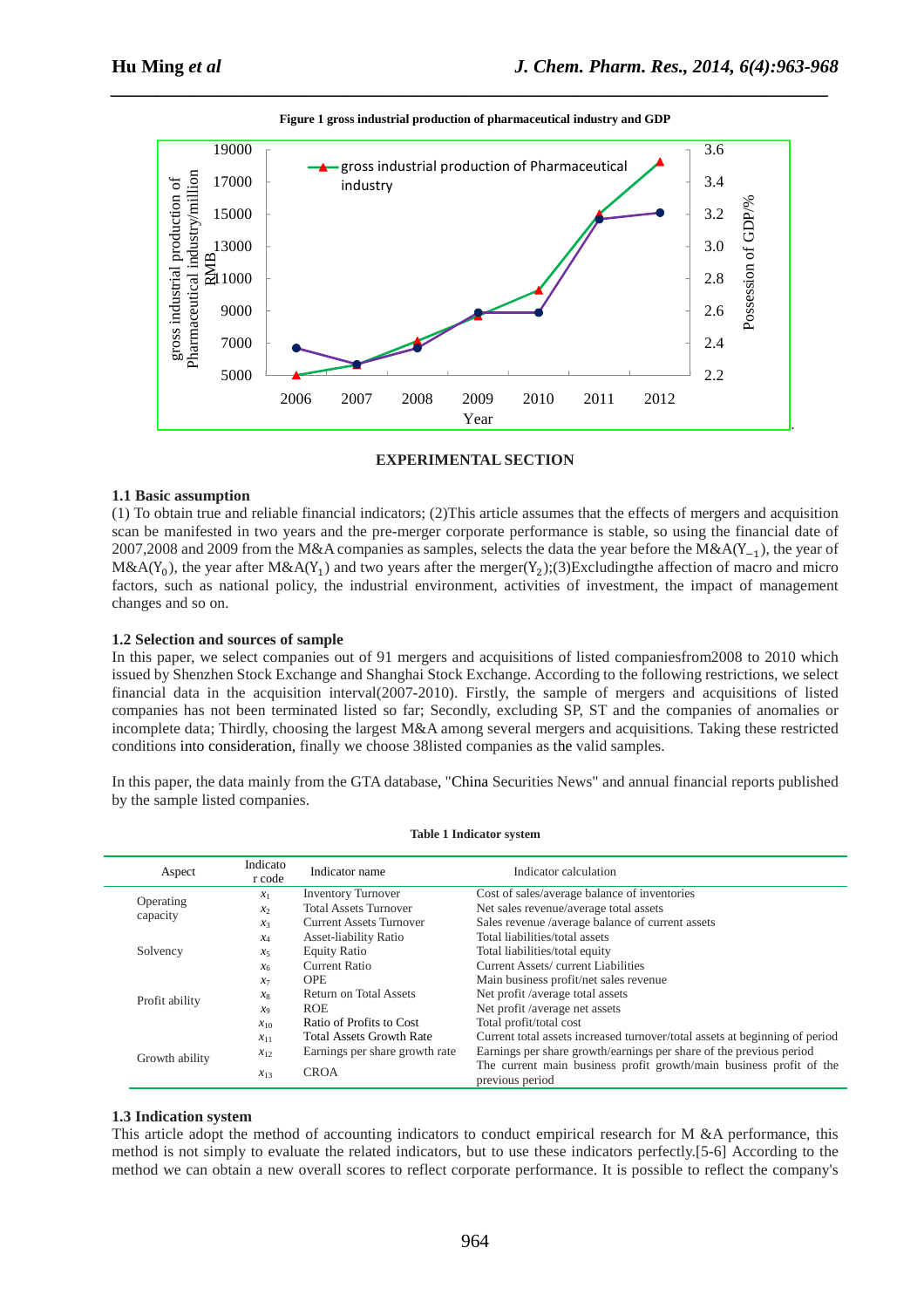operating performance more comprehensively and objectively, it is not easy to be effected by the effectiveness of the capital market. The method of accounting indicators are selected thirteen major financial indicators from operating capacity, solvency, profitability and growth ability to reflect the performance of these four aspects of the enterprise (table 1).

*\_\_\_\_\_\_\_\_\_\_\_\_\_\_\_\_\_\_\_\_\_\_\_\_\_\_\_\_\_\_\_\_\_\_\_\_\_\_\_\_\_\_\_\_\_\_\_\_\_\_\_\_\_\_\_\_\_\_\_\_\_\_\_\_\_\_\_\_\_\_\_\_\_\_\_\_\_*

# **1.4 An Empirical Study of M & A performance 1.4.1 Data Inspection**

During the analysis, we must try to find whether there is a correlation between the variables, if there is no correlation between each variable, then extracting the common factors has little meaning. SPSS software provides statistics and Barelett's RMO spherical test statistic to test whether the data is suitable for factor analysis, RMO statistic values that between 0 and 1 and it used to test the suitability of the correlation between variables. The larger the RMO value is, the better the results of factor analysis. Barelett's sphere statistic used to test whether the correlation matrix is the unit matrix, if the correlation coefficient matrix is the expectation, there might be no correlation between variables, it would not be suitable for factor analysis. On the contrary, it is suitable for factor analysis.

When the original hypothesis is established, then Barelett's statistics obey approximate chi-square distribution. If the significance level is sig.<0.05, then you can reject the Original hypothesis, and consider that the data is suitable for factor analysis.

From the under table, it can be seen that the significant level of overall data before and after the merger is 0.000<0.05, meanwhile the RMO is 0.627. It indicating that the original variables are suitable for factor analysis and the result is relatively correct.

## **Table 2 KMO and Bartlett's Test**

| Kaiser-Meyer-Olkin Measure of Sampling Adequacy. |                    | .627    |
|--------------------------------------------------|--------------------|---------|
|                                                  | Approx. Chi-Square | 322.621 |
| Bartlett's Test of Sphericity                    |                    | 78      |
|                                                  | Sig.               | .000    |

# **1.4.2 The process of factor analysis**

Using statistical software such as SPSS to analyze 38 listed companies which conduct M&A from 2008 to 2010in the pharmaceutical industry, the analytical period including the year before M&A, the year of M&A, the year after M&A and two years after M&A.

Using factor analysis to extract common factor, according to the general principles of determining the number of common factors, we select the number of the value of characteristic roots greater than 1 as the number of common factor.[7] By observing the under table, there are four common factors, the cumulative variance contribution rate of four common factors is 0.75345, explaining 75.345% of the total variance of the original variables, the original information lost few variables, therefore, selecting the first four common factors is more appropriate.

## **Table 3 Total Variance Explained**

| Component | Initial Eigen values |               |              | <b>Rotation Sums of Squared Loadings</b> |               |              |
|-----------|----------------------|---------------|--------------|------------------------------------------|---------------|--------------|
|           | Total                | % of Variance | Cumulative % | Total                                    | % of Variance | Cumulative % |
|           | 4.241                | 32.620        | 32.620       | 3.573                                    | 27.481        | 27.481       |
| 2         | 3.177                | 24.442        | 57.062       | 3.200                                    | 24.612        | 52.093       |
| 3         | 1.207                | 9.286         | 66.347       | 1.708                                    | 13.140        | 65.233       |
| 4         | 1.170                | 8.998         | 75.345       | 1.315                                    | 10.112        | 75.345       |
| 5         | .946                 | 7.274         | 82.619       |                                          |               |              |
| 6         | .558                 | 4.289         | 86.908       |                                          |               |              |
|           | .504                 | 3.877         | 90.785       |                                          |               |              |
| 8         | .475                 | 3.657         | 94.442       |                                          |               |              |
| 9         | .299                 | 2.299         | 96.741       |                                          |               |              |
| 10        | .240                 | 1.848         | 98.589       |                                          |               |              |
| 11        | .102                 | .787          | 99.376       |                                          |               |              |
| 12        | .047                 | .365          | 99.741       |                                          |               |              |
| 13        | .034                 | .259          | 100.000      |                                          |               |              |

The cumulative variance contribution rate of the year of M&A, one year after M&A, two years after M&A are as follows: 76.13%, 78.29%, 74.33%, these numbers are all in line with requirements.

Then, we can calculate the principal component scores. According to the value of the original factors and the factor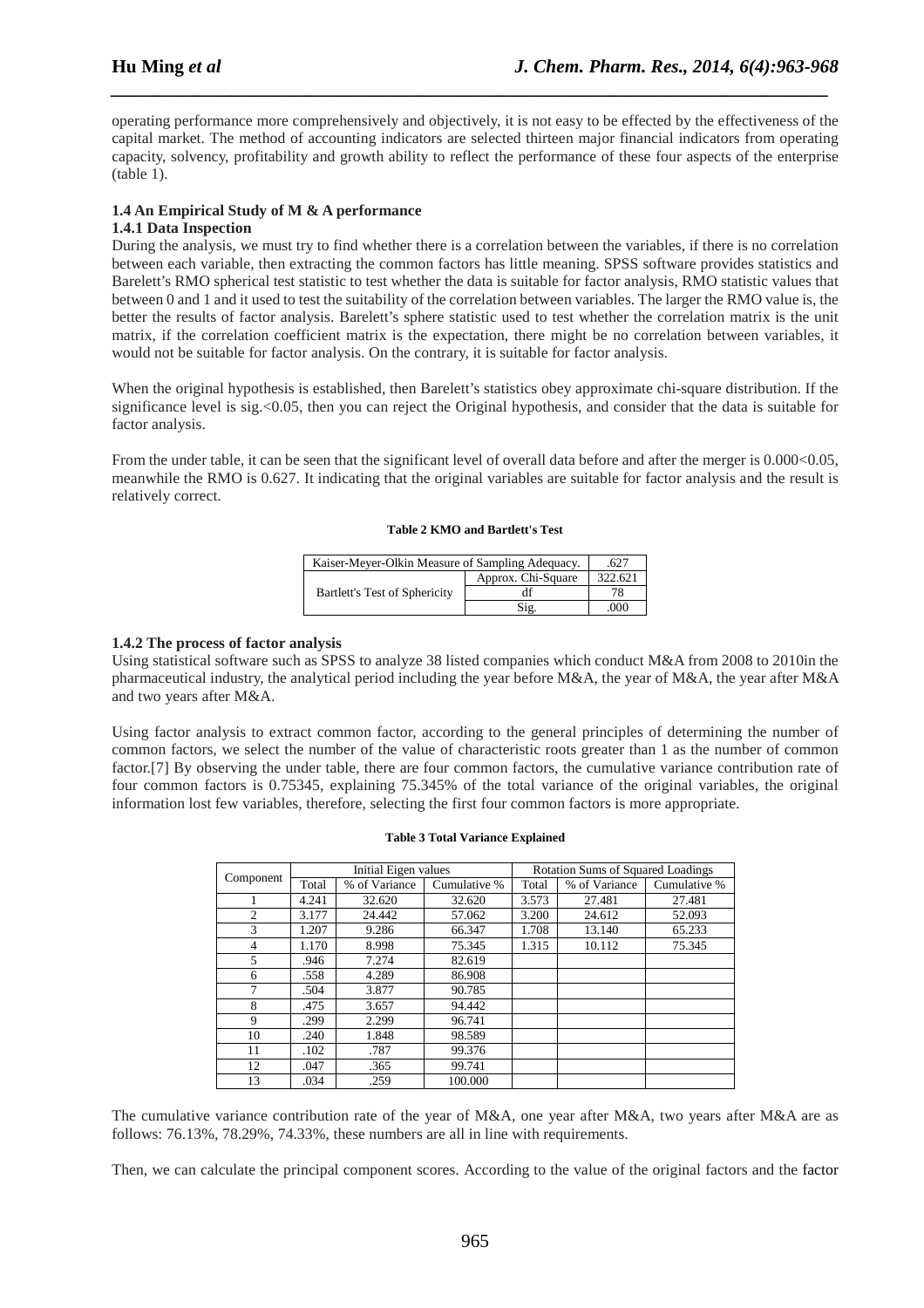score coefficient matrix, it can be calculated each observables scores for each factor, thus we can further analyze the observations. [8]The rotated factor scores and results of the expression show in the under table.

*\_\_\_\_\_\_\_\_\_\_\_\_\_\_\_\_\_\_\_\_\_\_\_\_\_\_\_\_\_\_\_\_\_\_\_\_\_\_\_\_\_\_\_\_\_\_\_\_\_\_\_\_\_\_\_\_\_\_\_\_\_\_\_\_\_\_\_\_\_\_\_\_\_\_\_\_\_*

|                             | Component |         |         |          |  |  |
|-----------------------------|-----------|---------|---------|----------|--|--|
|                             | 1         | 2       | 3       | 4        |  |  |
| $x_1$                       | .421      | $-.257$ | .121    | .737     |  |  |
| $x_2$                       | .852      | $-.052$ | .268    | .294     |  |  |
| $x_3$                       | .781      | $-186$  | .140    | .319     |  |  |
| $x_4$                       | .759      | $-225$  | $-.158$ | $-.268$  |  |  |
| $x_{5}$                     | .853      | $-.107$ | $-.116$ | .065     |  |  |
| $x_{6}$                     | .605      | .177    | .447    | $-0.017$ |  |  |
| $x_{7}$                     | $-.361$   | .809    | $-.086$ | .065     |  |  |
| $\mathcal{X}_{\mathcal{R}}$ | $-0.053$  | .892    | .256    | .028     |  |  |
| $x_{9}$                     | .290      | .855    | .260    | $-.016$  |  |  |
| $x_{10}$                    | $-.341$   | .799    | $-.040$ | .064     |  |  |
| $x_{11}$                    | .209      | .261    | .745    | $-.182$  |  |  |
| $x_{12}$                    | $-.109$   | $-.018$ | .816    | .209     |  |  |
| $x_{13}$                    | $-.029$   | .337    | $-.042$ | .649     |  |  |

#### **Table 4 Rotated Component Matrix<sup>a</sup>**

*Extraction Method: Principal Component Analysis. Rotation Method: Varimax with Kaiser Normalization. a. Rotation converged in 7 iterations.* 

#### **RESULTS AND DISCUSSION**

We can acquire the following equations through the calculation of the above results, list them as follows :

 $X_1 = 0.421x_1 + 0.852x_2 + 0.781x_3 + 0.759x_4 + 0.605x_5 + 0.605x_6 - 0.361x_7 - 0.053x_8 + 0.290x_9 - 0.341x_{10} + 0.209x_{11} - 0.109x_{12} - 0.029x_{13}$  $X_2 = -0.257x_1 - 0.052x_2 - 0.186x_3 - 0.225x_4 - 0.107x_5 + 0.177x_6 + 0.892x_5 + 0.855x_6 - 0.799x_6 + 0.261x_1 - 0.018x_2 - 0.337x_3$  $X_3 = 0.121x_1 + 0.268x_2 + 0.140x_3 - 0.158x_4 - 0.116x_5 + 0.447x_6 - 0.086x_7 + 0.256x_8 + 0.260x_9 - 0.040x_{10} + 0.745x_{11} + 0.816x_{12} - 0.042x_{13}$  $X_4 = 0.737x_1 + 0.294x_2 + 0.319x_3 - 0.268x_4 + 0.065x_5 - 0.017x_6 + 0.065x_7 + 0.028x_8 - 0.016x_9 + 0.064x_{10} - 0.182x_{11} + 0.209x_{12} + 0.649x_{13}$ 

Calculating composite scores:  $F = \omega_1 X_1 + \omega_2 X_2 + \omega_3 X_3 + \omega_4 X_4$ 

Calculating composite scores for each listed company:

$$
F_{-1} = \frac{27.481X_1 + 24.612X_2 + 13.14X_3 + 10.112X_4}{75.345}
$$

According to the calculation we can obtain the value,  $F_{-1}$ ,  $F_0$ ,  $F_1$ ,  $F_2$  for each company, then we take the weighted average,  $Y_{-1}$ ,  $Y_0$ ,  $Y_1$ ,  $Y_2$ . For details, please to see table 5.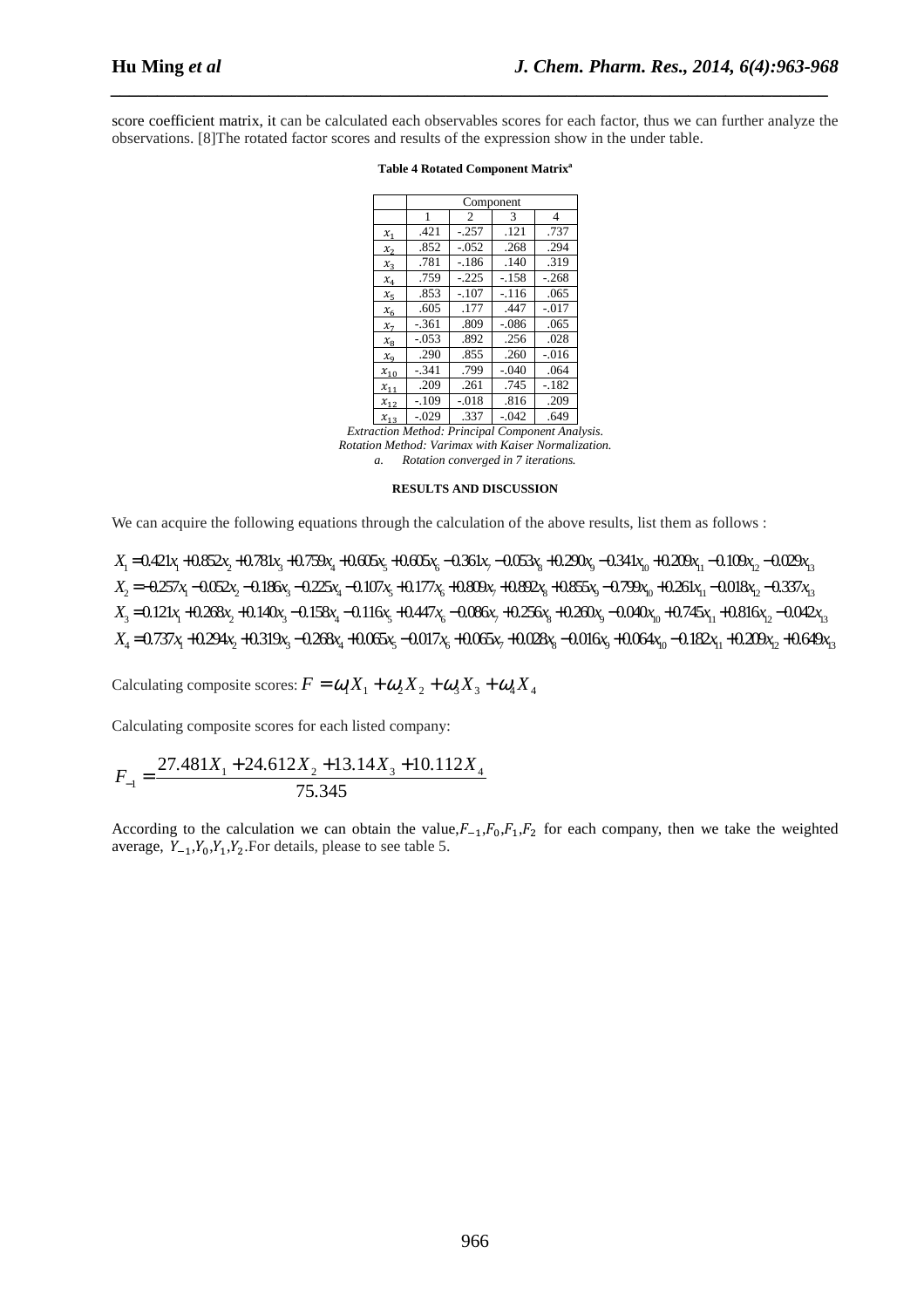| Ticker | $F_{-1}$    | $F_{0}$     | $F_{1}$     | $F_{2}$     |
|--------|-------------|-------------|-------------|-------------|
| 600222 | $-1.140740$ | $-0.576338$ | $-0.044538$ | $-0.613340$ |
| 002004 | 1.694492    | $-0.257063$ | $-1.802801$ | 1.407669    |
| 600789 | $-1.306269$ | $-0.087163$ | 0.201554    | $-0.545529$ |
| 600781 | 1.019558    | 0.270492    | $-0.316494$ | $-0.038857$ |
| 600276 | 2.545025    | 1.025124    | 0.533482    | $-2.191250$ |
| 600285 | $-0.349434$ | $-1.247469$ | $-1.148131$ | 0.366962    |
| 000915 | $-0.927018$ | $-0.057203$ | $-0.050122$ | 0.040855    |
| 000766 | $-2.344169$ | $-2.496640$ | $-2.172294$ | $-1.026558$ |
| 000705 | $-0.197047$ | 0.516836    | 0.804590    | 0.332279    |
| 600518 | 0.188420    | $-0.326757$ | $-0.871412$ | $-0.238502$ |
| 000566 | -3.326399   | $-0.546911$ | $-0.527614$ | $-0.361973$ |
| 000989 | $-0.473804$ | $-0.275612$ | $-0.221491$ | 1.035156    |
| 000590 | $-1.385945$ | $-1.477125$ | $-2.096197$ | 0.249076    |
| 000009 | $-0.311694$ | -0.625724   | 0.184735    | $-1.090853$ |
| 000788 | $-1.047593$ | $-0.359573$ | 0.142132    | $-0.052164$ |
| 000999 | $-0.616403$ | 1.041206    | 0.024260    | 0.399168    |
| 600297 | 0.196320    | $-0.195809$ | 0.838507    | $-0.591366$ |
| 000513 | $-0.911448$ | 0.974012    | $-0.267709$ | $-1.801679$ |
| 600466 | $-1.838716$ | $-0.869314$ | $-0.776403$ | $-1.950015$ |
| 600671 | $-1.410566$ | $-3.270174$ | $-2.034295$ | $-0.231047$ |
| 600656 | $-0.384280$ | $-2.220402$ | $-1.130395$ | 0.635371    |
| 000597 | 2.037862    | 1.601849    | 0.333839    | 1.189415    |
| 600085 | 0.026621    | $-0.904430$ | $-1.093110$ | $-1.107412$ |
| 000538 | 2.224467    | 0.991521    | 0.798284    | 0.711715    |
| 000963 | 3.894818    | 4.547739    | 3.415868    | 0.190442    |
| 000153 | $-0.773126$ | $-0.286308$ | 0.043421    | 0.440944    |
| 000411 | 3.817613    | 2.639856    | 3.773800    | 0.619836    |
| 600062 | 0.389818    | 0.519899    | $-0.210210$ | $-0.163153$ |
| 000028 | 3.714551    | 4.190679    | 3.365400    | $-0.958417$ |
| 600530 | $-3.169747$ | $-2.083442$ | $-1.835301$ | 0.749980    |
| 000623 | $-0.528873$ | $-0.592334$ | 2.028439    | 0.225428    |
| 002020 | -1.148946   | $-0.699990$ | $-0.080328$ | 2.524301    |
| 600436 | $-0.575337$ | $-0.412438$ | $-0.402666$ | 0.296800    |
| 600594 | 0.284361    | 0.163369    | $-0.108584$ | 1.026058    |
| 002038 | 1.371690    | 0.368996    | 0.680989    | $-0.083896$ |
| 600976 | $-0.152153$ | 0.151017    | 0.317096    | 0.260130    |
| 002022 | 1.273670    | 0.502108    | $-0.486346$ | 1.377974    |
| 000990 | $-0.491977$ | 0.304011    | 0.620406    | $-0.325066$ |

*\_\_\_\_\_\_\_\_\_\_\_\_\_\_\_\_\_\_\_\_\_\_\_\_\_\_\_\_\_\_\_\_\_\_\_\_\_\_\_\_\_\_\_\_\_\_\_\_\_\_\_\_\_\_\_\_\_\_\_\_\_\_\_\_\_\_\_\_\_\_\_\_\_\_\_\_\_* **Table 5 Each Enterprise score** 

# **1.4.3 Comprehensive analysis of M & A performance**

Based on the above analysis and calculation process by SPSS, we can get 38 companies consolidated scores(table 6):

**Table 6 the total score of M&A performance** 

| Performance score |             |             |          |          |
|-------------------|-------------|-------------|----------|----------|
| Total score       | $-0.003484$ | $-0.001566$ | 0.011325 | 0.018644 |

# **CONCLUSION**

### **1. Research conclusions**

According to corresponding composite score before and after the merger for all  $M \& A$  sample for analysis, the trend of four total performance scores is rising. One year after the acquisition, performance increased from negative to positive, it indicating that mergers and acquisitions can improve and upgrade the performance of the enterprise markedly. After the year of M&A, Overall performance of pharmaceutical industry continued to increase over the previous year, but the rate of increase has slowed.

## **2. Policy suggestions**

(1)Take cautious attitude in mergers and acquisitions, make sufficient preparation before mergers and acquisitions M&A is a means to improve business performance, not the only way to improve business performance, Enterprises should be based on their specific situation to choose whether to take M&A measures. Before taking M&A measures, companies should also conduct detailed market study to obtain adequate information. [9].